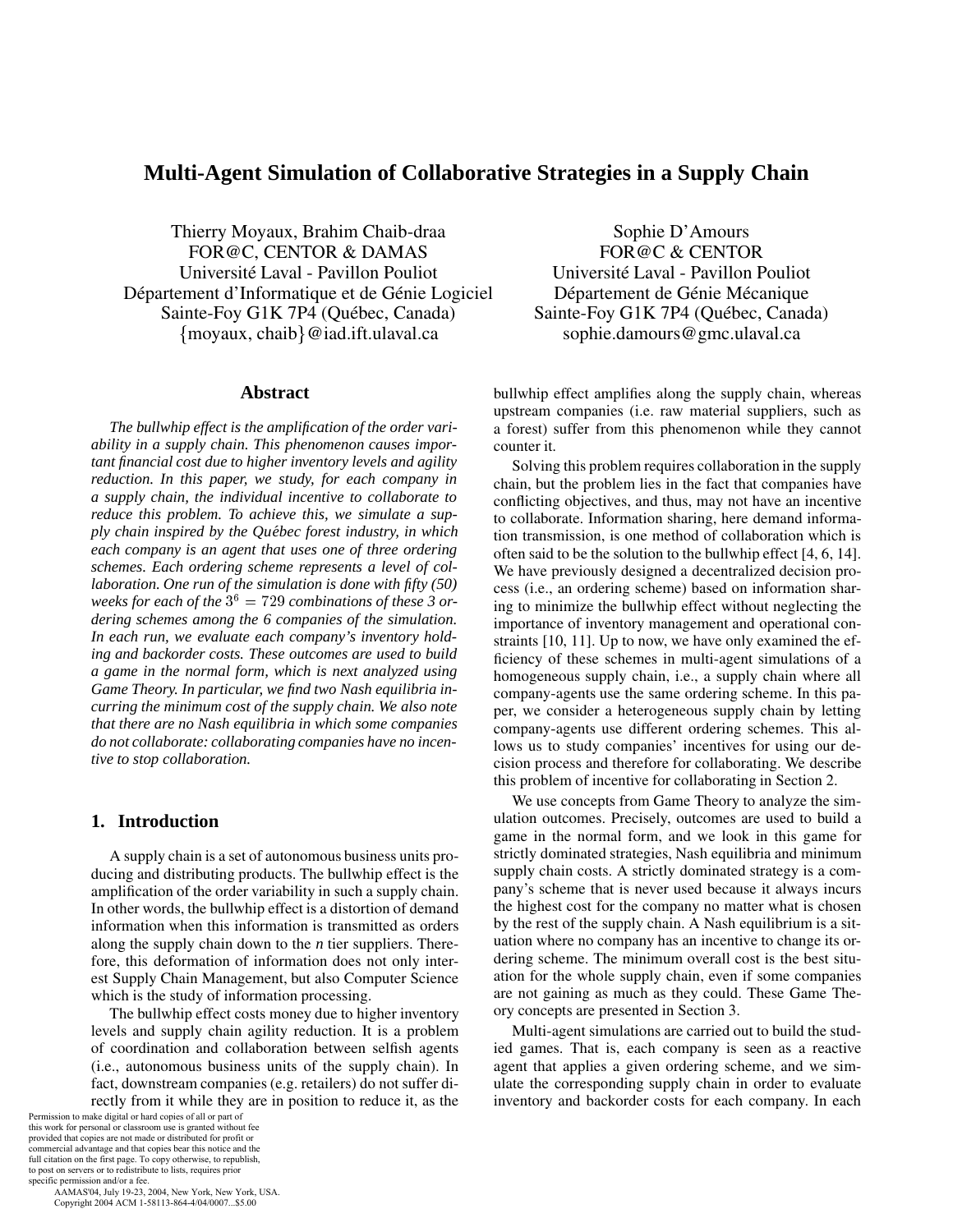run of the simulation, each company-agent applies one of three ordering schemes. We restrict the number of possible schemes to 3, because the number of combinations of schemes among the 6 companies in the simulation is  $3<sup>6</sup> = 729$ . For each combination, a run of the simulation is carried out and the cost incurred by each company is written in a  $3 \times 3 \times 3 \times 3 \times 3 \times 3$  matrix. This matrix is a game in the normal form that we analyze with the above mentioned game-theoretic concepts. The simulation model, the three ordering schemes and the analysis of the simulation outcomes are given in Section 4

This analysis shows that two Nash equilibria incur the minimum supply chain cost. Intuitively, this minimum should be incurred when every company fully collaborates, but surprisingly, there is one company that only collaborates partially in these two equilibria, while all other companies fully collaborate. The supply chain should therefore try to reach one of these two equilibria, because they reduce the overall supply chain cost while no company would be better off leaving them. This interpretation of the simulation outcomes is developped in Section 5.

## **2. Problem Statement and Motivation**

We now present the bullwhip effect and then, a solution that we have previously proposed to reduce it. Next, we outline the motivation for the approach presented in this paper: we would like to know if selfish companies have individual incentive to use such a solution for reducing the bullwhip effect.

#### **2.1. The Bullwhip Effect**

The bullwhip effect is a deformation of demand information when this information is transmitted as orders move down the supply chain. Figure 1 shows how the bullwhip effect propagates in a simple supply chain with only three companies in the specific case of the forest supply chain: a retailer, a wholesaler and a pulp mill. The retailer sells to the customer and buys from the wholesaler, the wholesaler sells to the retailer and buys from the pulp mill and the pulp mill sells to the wholesaler and buys from an unknown supplier. The ordering patterns of the three companies "share a common, recurring theme: the variabilities of an upstream site are always greater than those of the downstream site" [6]. As a variability, the bullwhip effect is measured by the standard deviation  $\sigma$  of orders (note that means  $\mu$  of orders are all equal in our example).

There are several consequences of the bullwhip effect: this effect incurs costs due to higher inventory levels and supply chain agility reduction, decrease of customer service levels, ineffective transportation, missed production schedules. In fact, such fluctuations of the demand lead every participant in the supply chain to "stockpile because of a high degree of demand uncertainties and variabili-

Permission to make digital or hard copies of all or part of this work for personal or classroom use is granted without fee provided that copies are not made or distributed for profit or commercial advantage and that copies bear this notice and the full citation on the first page. To copy otherwise, to republish, to post on servers or to redistribute to lists, requires prior specific permission and/or a fee.

 AAMAS'04, July 19-23, 2004, New York, New York, USA. Copyright 2004 ACM 1-58113-864-4/04/0007...\$5.00



**Figure 1. The bullwhip effect [6, 7].**

ties" [7]. An insight of the importance of this problem is given by Carlsson and Fullér [3] who estimate that the costs incurred by the bullwhip effect are 200-300 MFIM (40-60 millions USD) annually for a 300 kton North-European paper mill.

## **2.2. Information Sharing as a Solution to the Bullwhip Effect**

We have previously proposed a decentralized coordination technique aiming at reducing the bullwhip effect [10, 11]. This technique is based on two principles:

- Lot-for-lot orders eliminate the bullwhip effect. Lotfor-lot ordering means that each company orders what is demanded of it: if its client wants 10 products, the company places an order for 10 products. With such a strategy, the bullwhip effect is eliminated, but inventory levels are not managed. Therefore, we kept lotfor-lot orders, but we added another piece of information to manage inventory levels. Precisely, orders are now vectors  $(0, \Theta)$  instead of a number X, such as  $X = O + \Theta$ , and where O and  $\Theta$  are hidden. O in  $(0, \Theta)$  is set according to the lot-for-lot scheme. Therefore, the retailer transmits the market consumption to the wholesaler in  $O$ , next the wholesaler transmits this information to the pulp mill,  $\ldots$ , and therefore the sharing of demand information is achieved.
- Companies should react only once to each market consumption change. This second principle determines the method for choosing  $\Theta$  in  $(0, \Theta)$ :  $\Theta$  is equal to zero all the time, except when market consumption changes, in which case companies react to this change by sending non-zero  $\Theta$  in order to stabilize their inventory to the initial level.  $\Theta$  may be negative.

In our previous work [10, 11], we have compared two versions of our ordering scheme. In the first version, companies only have  $\ddot{o}$  to know the market consumption. Therefore  $\Theta$  is proportional to the variation of  $\theta$  in respect the second principle. This first version was called "Experiment B" in [10, 11]; we now call it "ordering scheme  $\beta$ " (cf. Figure 2). In the second version of our ordering scheme, information centralization is used, that is, retailers multicast the market consumption to the whole supply chain. Information sharing with information centralization is much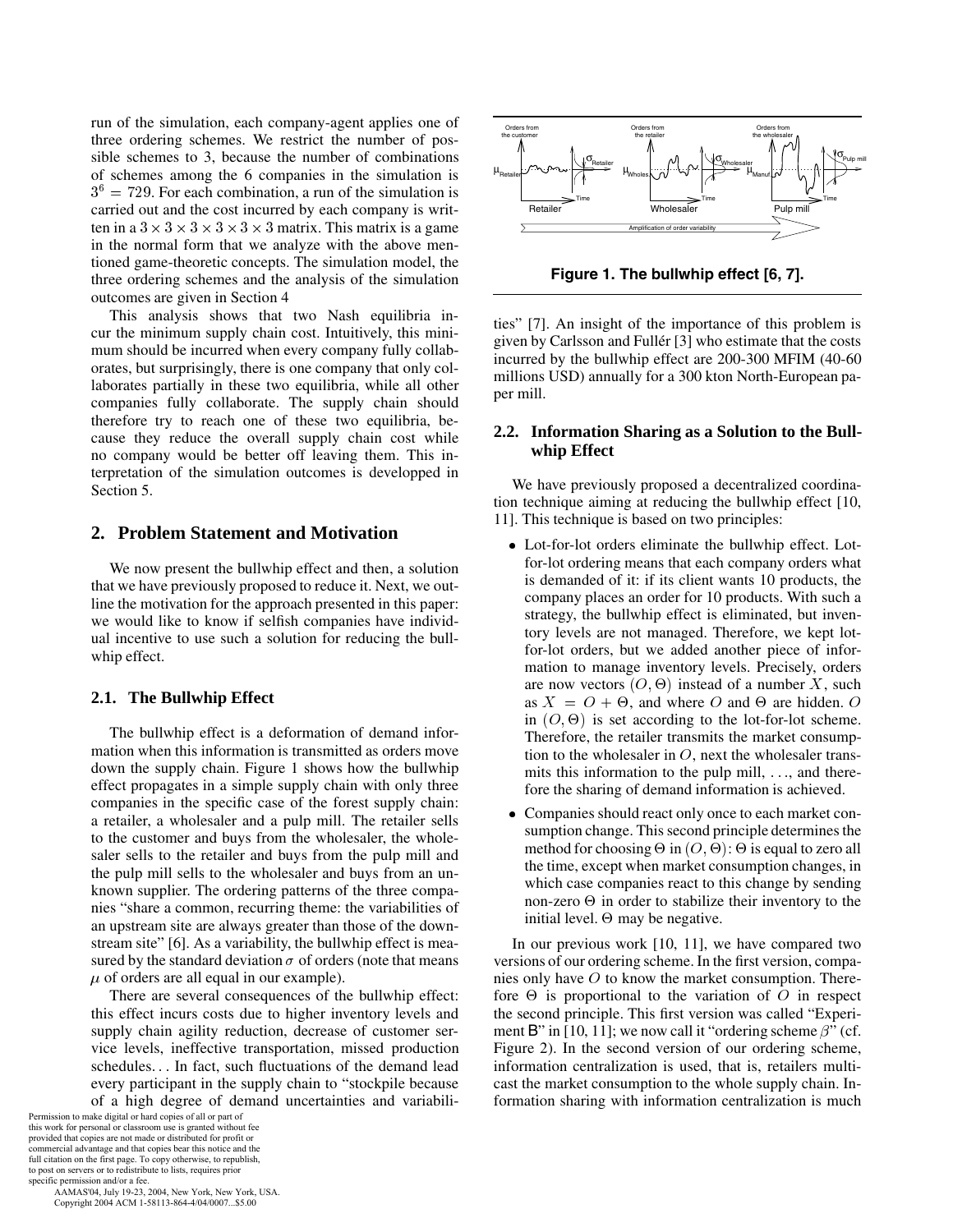

**Figure 2. The three ordering schemes.**

quicker than information sharing with  $(0, \Theta)$  orders, because the market consumption transmitted in  $\hat{O}$  is as slow as orders, while information centralization is assumed to be instantaneous. The second version of our ordering scheme is made more efficient by setting  $\Theta$  proportional to the variation of the market consumption: as soon as the market consumption changes, non-zero  $\Theta$  are sent by all companies. Moreover, companies also base  $O$  on the market consumption transmitted by retailers instead of on incoming  $O$ , again in order to react quicker to the market consumption change. This second version was called "Experiment D" in [10, 11]; we refer now to it as "ordering scheme  $\gamma$ " (cf. Figure 2). Finally, "ordering scheme  $\alpha$ " is a benchmark to compare the efficiency of information sharing in the two other ordering schemes. That is, Scheme  $\alpha$  does not use information sharing. In fact, it is a  $(s, S)$  ordering policy, which is a classic rule in Inventory Management where a company orders  $(S-I)$  items when its inventory level I falls below s. These three schemes are presented in formal notations in Subsection 4.2.

## **2.3. Incentives for Collaboration**

The two versions of our solution to the bullwhip effect, as previously presented, assume that companies share information. We now want to know whether all companies in a forest supply chain *have an incentive to use this solution*. As such a solution requires information sharing, we also want to know if all companies have an incentive to collaborate, or conversely, whether companies that would like the whole supply chain to collaborate have to pay the other companies to provide an incentive to collaborate, e.g., the companies preferring collaboration could buy the information required to collaborate. In fact, each company could prefer that the entire supply chain, except itself, collaborates. To address this issue, we consider three levels of collaboration. Each level of collaboration is represented by an ordering rule: Scheme  $\alpha$  requires no collaboration, i.e., no information sharing, Scheme  $\beta$  requires basic information sharing when companies use  $(0, \Theta)$  orders, and Scheme  $\gamma$  requires improved information sharing when companies use both  $(0, \Theta)$  orders and information centralization. Figure 2 exhibits these three ordering schemes.

Permission to make digital or hard copies of all or part of this work for personal or classroom use is granted without fee provided that copies are not made or distributed for profit or commercial advantage and that copies bear this notice and the full citation on the first page. To copy otherwise, to republish, to post on servers or to redistribute to lists, requires prior specific permission and/or a fee.

 AAMAS'04, July 19-23, 2004, New York, New York, USA. Copyright 2004 ACM 1-58113-864-4/04/0007...\$5.00

# **3. Supply Chain Management and Game Theory**

Supply Chain Management can be defined as a "set of approaches utilized to efficiently integrate suppliers, manufacturers, warehouses, and stores, so that merchandise is produced and distributed at the right quantities, to the right locations, and at the right time, in order to minimize system wide costs while satisfying service level requirements" [14]. To achieve this, some researchers have used Game Theory to study incentive in supply chain management. In particular, Cachon and Netessine [2] give an overview of such studies, and note the "recent explosion of game-theoretic papers in Supply Chain Management". Our work belongs to this new area, except that we replace an analytical model by a multi-agent model that we simulate. In the same way, some authors from the Multi-Agent System field (e.g., [1, 12, 13]) suggest the use of Game Theory to analyze the behavior of a multi-agent system.

The simulation outcomes of our multi-agent simulation are used to build a game in the normal form [2] that consists of (i) players, companies or agents represented by  $i = 1, \ldots, 6$ , who are here the six companies, (ii) strategies  $r^i$ , which are the three ordering rules  $\alpha$ ,  $\beta$ , and  $\gamma$  available to each company *i* (we interchangeably use the terms: rule, scheme and strategy), (iii) payoffs/utilities, which are here replaced by company cost  $C<sup>i</sup>$ . In fact, we do not consider a company-agent's utility, but its inventory holding and backorder costs. As we assume production cost is equal to zero, we could refer to profit by subtracting zero from the inventory and backorder cost, but instead of that, we only consider costs in order to remove negative values. Therefore, agents do not want to maximize their utility, but instead, they seek to minimize their costs. The main adaptations between our notations and traditional Economic definitions come from this difference, and other adaptations come from the use of Supply Chain Management vocabulary. We now introduce some notations used throughout the paper, then some solution concepts that are adapted from Game Theory. In these notations, we call "common parameters" the parameters shared by several companies:<br> $O i_w^i = \text{company } i \text{'s}$  Incoming Order O in week w;

- company *i*'s *Incoming Order O* in week  $w$ ;
- $Op_w^i = \text{company } i \text{'s } \text{Placed } \text{Order } O \text{ in week } w;$

$$
\Theta i_w^i = \text{company } i \text{'s } Incoming order } \Theta \text{ in week } w;
$$

- $\Theta p_w^i = \Omega$  company *i*'s *P* laced order  $\Theta$  in week *w*;
- $I_w^i =$ company  $i$ 's *I* nventory (or backorder when negative) in week  $w$ ;
- $r^i$  = strategy/ordering scheme/ordering rule used by company  $i$ ;
- $s =$  common parameter of the ordering scheme  $\alpha$ ;
- $S =$ common parameter of the ordering scheme  $\alpha$ ;
- $\lambda =$  common parameter that rules the emission of  $\Theta$  in ordering schemes  $\beta$  and  $\gamma$ ;
- $C^i = \text{company } i$ 's Cost in a fifty week simulation;
- $C =$  supply chain C ost in a fifty week simulation.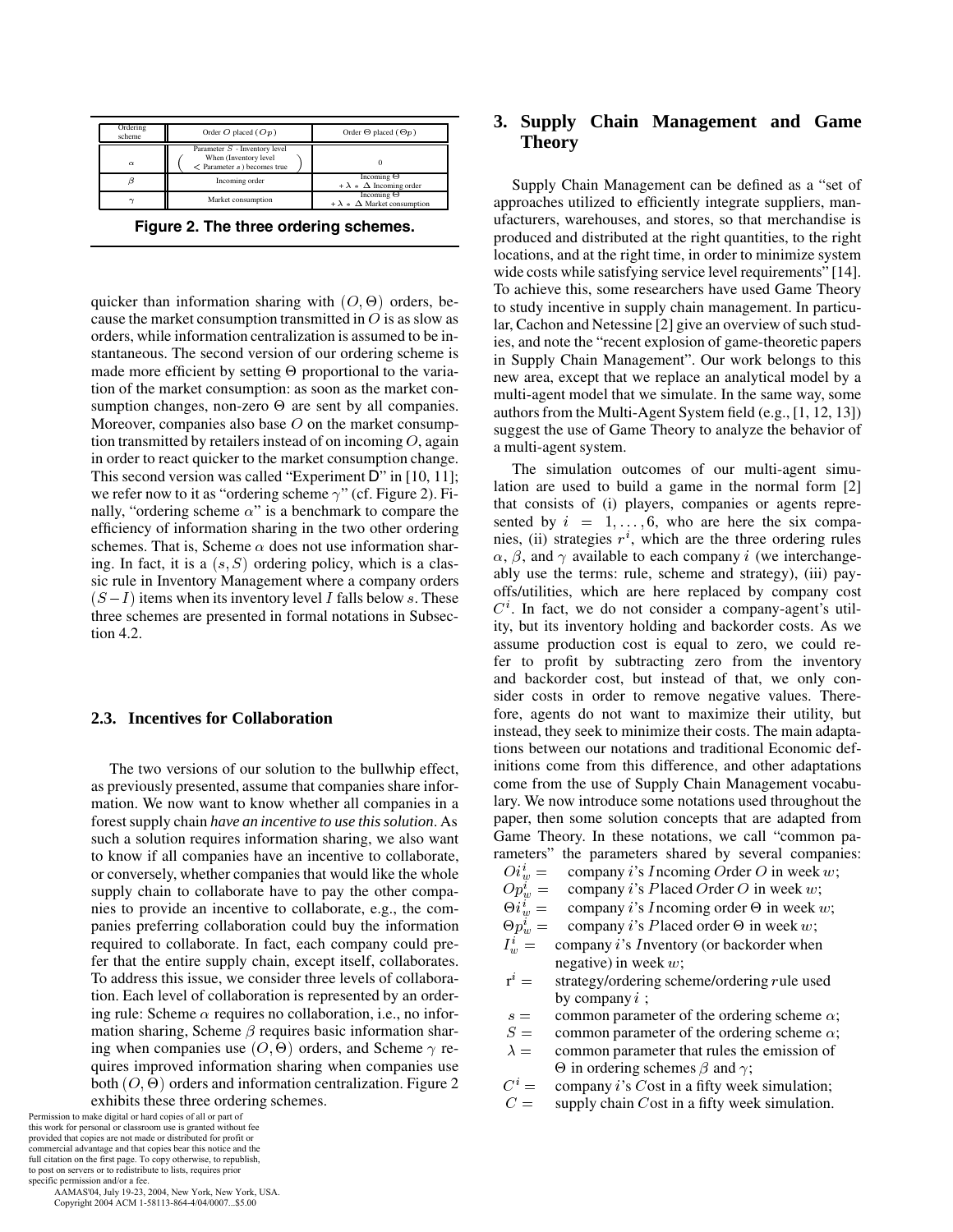In our convention, companies are written as power, e.g.,  $C<sup>i</sup>$  is company *i*'s cost (correspondence between *i* and the position in the supply chain is given in Figure 3, e.g.,  $i = 4$ corresponds to the Paper Wholesaler). Next, we calculate company *i*'s cost  $C<sup>i</sup>$  as the sum of its inventory (inventory cost is  $$1. week^{-1}.unit^{-1})$  plus two times the sum of its backorder (backorder cost is  $$2. week^{-1}.unit^{-1})$  during the whole simulation (Equation 1 below). The cost of the entire supply chain C is the sum of all  $C<sup>i</sup>$  (Equation 2 below). Next, something to the power  $(-i)$  means this something for everyone except *i*. For example,  $C^{-i}$  is the cost of all companies except  $i$  (Equation 3 below). In other words, the overall cost of a supply chain  $C$  is equal to the sum  $C^i + C^{-i}$  for any company *i*.

$$
\forall i, C^i = \sum_{w=1}^{50} \{ Max(0, I_w^i) + 2 * Max(0, -I_w^i) \} \tag{1}
$$

$$
C = \sum_{i=1}^{6} C^i
$$
 (2)

$$
C^{-i} = \sum_{k \neq i} C^k \tag{3}
$$

We now adapt concepts from Game Theory to our needs (based on Jehle and Reny [5]):

- **Joint strategy/rule** : The set  $r$  of ordering schemes  $(r<sup>1</sup>, r<sup>2</sup>, r<sup>3</sup>, r<sup>4</sup>, r<sup>5</sup>, r<sup>6</sup>)$  used by companies is a joint strategy. Precisely,  $r$  is a vector of six strategies/rules, where the first rule refers to the Lumber Retailer's rule, the second to the Paper retailer's, ..., and the sixth to the Sawmill's rule. We can now expand the previous Equation 2 as  $C(r) = \sum_{i=1}^{6} C^{i}(r^{i}, r^{-i}),$  where, for example,  $C^4(r^4, r^{-4})$  =  $C^4(r^4, (r^1, r^2, r^3, r^5, r^6))$  is the cost for the paper wholesaler  $(i = 4)$  of ordering with  $r<sup>4</sup>$  when the rest of the supply chain uses the joint strategy/rule  $r^{-4} = (r^1, r^2, r^3, r^5, r^6)$ . Finally, we write  $r = (r^i, r^{-i})$  for any company *i*.
- **Strictly dominant strategy/rule** : A strategy/rule  $\hat{r}^i$  for company i is strictly dominant if  $C^i(\hat{r}^i, r^{-i})$  <  $C^i(r^i, r^{-i})$  for all  $(r^i, r^{-i})$  such as  $r^i \neq \hat{r}^i$ .

In other words, a strictly dominant strategy  $\hat{r}^i$  always incurs a lower cost  $C<sup>i</sup>$  for company i than any other ordering strategy/rule, whatever strategy is used by the five other companies. Precisely, the dominant strategy  $\hat{r}^i$  is always the best choice for company i, and therefore this company should use it. Such best strategies are very rare, therefore we look rather for dominated strategies in our experiments.

**Strictly dominated strategy** : Company i's strategy  $\hat{r}^i$ strictly dominates another of its strategies  $\check{r}^i$ , if

Permission to make digital or hard copies of all or part of this work for personal or classroom use is granted without fee provided that copies are not made or distributed for profit or commercial advantage and that copies bear this notice and the full citation on the first page. To copy otherwise, to republish, to post on servers or to redistribute to lists, requires prior specific permission and/or a fee.

 AAMAS'04, July 19-23, 2004, New York, New York, USA. Copyright 2004 ACM 1-58113-864-4/04/0007...\$5.00



## **Figure 3. Model of forest supply chain used in simulations.**

 $C^{i}(\hat{r}^{i}, r^{-i}) < C^{i}(\check{r}^{i}, r^{-i})$  for all  $r^{-i}$ . In this case, we also say that  $\check{r}^i$  is strictly dominated.

This means that whatever joint rule  $r^{-i}$  is chosen by the five other companies, a dominated strategy  $\check{r}^i$ incurs higher costs  $C<sup>i</sup>$  than another rule  $\hat{r}$ <sup>*i*</sup>. Precisely, the dominated strategy  $\check{r}^i$  is always the worst one for company  $i$ , even if it is dominated by different strategies depending on what is chosen by the other companies. For example,  $\alpha$  is dominated by  $\beta$  when another player chooses  $\alpha$ , and  $\alpha$  is dominated by  $\gamma$  the rest of the time:  $\check{r}^i = \alpha$  is always dominated, but not always by the same  $\hat{r}^i$ .

**Pure Nash equilibrium** : The joint strategy/rule  $\hat{r}$  is a pure Nash equilibrium if for each company  $i, C^i(\hat{r}^i, \hat{r}^{-i}) \leq 1$  $C^{i}(r^{i}, \hat{r}^{-i})$  for all  $r^{i} \neq \hat{r}^{i}$ , where  $\hat{r} = (\hat{r}^{i}, \hat{r}^{-n})$ .

Conversely to the two above domination relations, a Nash equilibrium deals with joint strategies and not with individual strategies. A Nash equilibrium is a stable state of the supply chain: when companies choose the joint strategy  $\hat{r} = (\hat{r}^1, \hat{r}^2, \hat{r}^3, \hat{r}^4, \hat{r}^5, \hat{r}^6)$  and where none of these companies has an incentive to use another ordering scheme while fully aware of the others' behavior. In other words, no company "wants to unilaterally deviate from it since such behavior would lead to" higher costs [2]. For example, if  $\hat{r}^1$  is  $\gamma$  in the Nash equilibrium, the lumber retailer has no incentive to change for  $\alpha$  or  $\beta$  when this retailer observes others' behavior. This does not mean a Nash equilibrium is the best joint strategy for the supply chain (i.e., it does not incur the minimum of  $C$ ), it only means that the supply chain will remain in this equilibrium after it is reached: it is a "shaft state". Finally, to simplify the research of Nash equilibria, we first successively eliminate strictly dominated strategies, since no Nash equilibria are lost by such eliminations [8]. Next, we look for Nash equilibria in the reduced game.

**Minimum of overall cost** : As we consider costs instead of profits, overall cost  $C$  replaces the "social welfare" concept. As previously stated in Equation 2, the overall cost is measured as  $C = \sum_i C^i$ .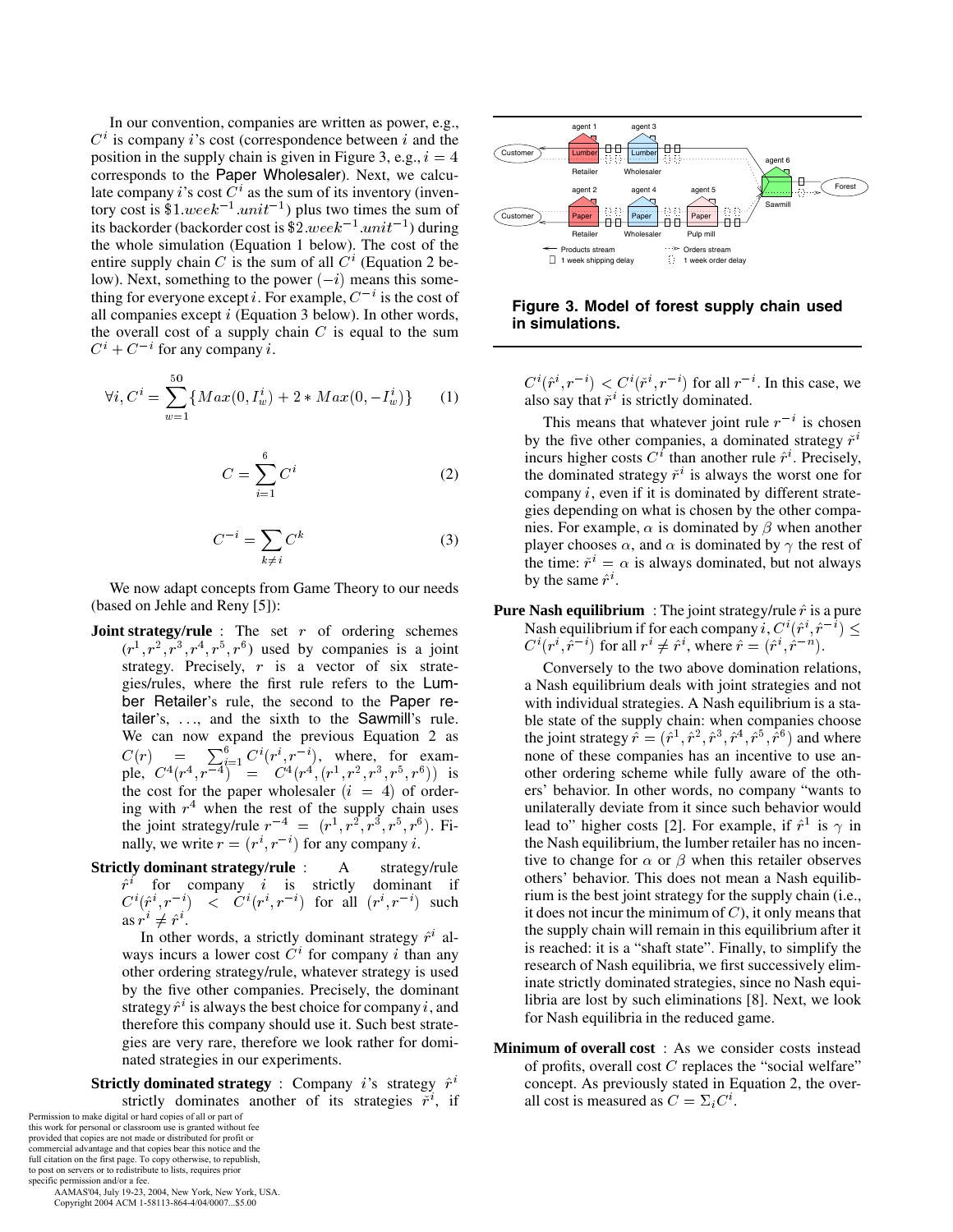The lower the overall cost  $C$  is, the more efficient the supply chain is. If the supply chain was only one company, the goal would be to minimize  $C$ . The problem is that some companies may have no incentive to reach the minimum of  $C$ , i.e., some companies may have to sacrifice themselves by increasing their cost in order to improve the global welfare of the supply chain. Therefore, the fact that a joint strategy incurs the minimum of  $C$  means this joint strategy is the best one for the supply chain as a whole, but it does not mean that it will be used, because some companies may have an incentive to deviate from it.

**Best strategy/rule** : We call "best joint strategy" (it is not a Game Theory term) a joint strategy that both minimizes  $C$  and is a Nash equilibrium.

## **4. Simulations**

The previous Game Theory concepts are used to analyze games built from simulations. We now explain how these simulations are carried out. We first introduce the simulation model based on the Québec Wood Supply Game, next we detail how the three ordering rules  $\alpha$ ,  $\beta$  and  $\gamma$  are modeled in this model, and finally the results of the analysis of simulation outcomes are given.

#### **4.1. The Quebec Wood Supply Game ´**

Figure 3 shows how six players (human or software agents) play the Québec Wood Supply Game. The game is played by turns: each turn represents a week in reality and is played in 5 steps; these 5 steps are played in parallel by each player. In the first step, players receive their inventory (these products were sent two weeks earlier by their supplier, because there is a two-week shipping delay) and advance shipping delays between suppliers and their customers. Then in the second step, players look at their incoming orders and try to fill them. If they have backorders, they try to fill those as well. If they do not have enough inventory, they ship as much as they can, and add the rest to their backorders. In the third step, players record their inventory or backorders. In the fourth step, players advance the order slips. In the last step, players place an order to their supplier(s) and record this order. To decide what to place as orders, players compare their incoming orders with their inventory/backorder level (in our experiments, company-agents only use the ordering scheme  $\alpha$ ,  $\beta$  or  $\gamma$ ). The decision that would reduce the bullwhip effect has to be taken here. Finally, a new week begins with a new step 1, and so on. Each position is played in the same way, except the Sawmill-agent: this agent receives two orders (one from the Lumber Wholesaler, another from the Pulp mill) that have to be aggregated when placing an order to the forest. The Sawmill-agent can evaluate its order by basing it on the lumber demand or on the paper demand: in our experiments, the Sawmill places an

Permission to make digital or hard copies of all or part of this work for personal or classroom use is granted without fee provided that copies are not made or distributed for profit or commercial advantage and that copies bear this notice and the full citation on the first page. To copy otherwise, to republish, to post on servers or to redistribute to lists, requires prior specific permission and/or a fee.

 AAMAS'04, July 19-23, 2004, New York, New York, USA. Copyright 2004 ACM 1-58113-864-4/04/0007...\$5.00

order equal to the mean of these two possible orders. Moreover, the Sawmill receives one type of product and each unit of this product generates two units: a lumber and a paper unit. That is, each incoming unit is cut in two: one piece goes to the Sawmill's lumber inventory, the other goes to its paper inventory. The full formal description of the simulation is detailed in [11].

#### **4.2. The Three Ordering Schemes**

The ordering rule  $r^i$  used by the company i in this simulation is such as  $r^i \in {\alpha, \beta, \gamma}$ , where ordering scheme  $\alpha$ ,  $\beta$  and  $\gamma$  are as follows:

• *Scheme*  $\alpha$ : there is no collaboration here, because each company places orders on its own, neither taking into account the rest of the supply, nor sharing any information. In our experiments, we used an  $(s, S)$  ordering policy, that is, when inventory level  $I$  falls below s, the company orders  $S - I$  items. We adapt in [9] the optimization model for the  $(s, S)$  ordering rule to our simulation. We find that using  $s = 0$  and  $S = O_i^i$  is optimal. As we will see with experimental results, collaboration-based Schemes  $\beta$  and  $\gamma$  perform better than the optimized  $\alpha$ . In fact, Rule  $\alpha$ , like the  $(s, S)$  ordering policy, is optimized under the assumption that the company using this policy has an infinite source of products as supplier. The problem is that stockouts may arise by this supplier during simulations. Therefore, the mathematical model on which the  $\alpha$  and  $(s, S)$  ordering rules are based should be adapted to take into account an entire supply chain, rather than a single company, but this is a very difficult task. Therefore, we take  $(s, S) = (0, O_i^i)$  to calculate  $Op_w^i$  (Equation 4):

$$
Op_w^i = \begin{cases} S - I_w^i & \text{if } I_w^i < s \\ 0 & \text{else} \end{cases} \tag{4}
$$

As the company applying Rule  $\alpha$  does not use  $\Theta$ , placed  $\Theta$  are always equal to zero (Equation 5):

$$
\theta p_w^i = 0 \tag{5}
$$

• *Scheme*  $\beta$ : a first step of collaboration is achieved here with market consumption sharing between each company and its supplier. To share such information, companies place two-dimension orders  $(0, \Theta)$  where O is the market consumption transmitted from company to company and  $\Theta$  is chosen such as  $O + \Theta$  represents what the company needs and such as  $\Theta = 0$  when O is steady. Scheme  $\beta$  was proposed in [10] to reduce the bullwhip effect by stabilizing the order stream as much as possible.

Company 's material requirements are added to incoming  $\Theta$  and this sum is sent as  $\Theta$  to the supplier (Equation 6 below). We have taken:  $\lambda * (O_i^i_{w-1} - O_i^i_w)$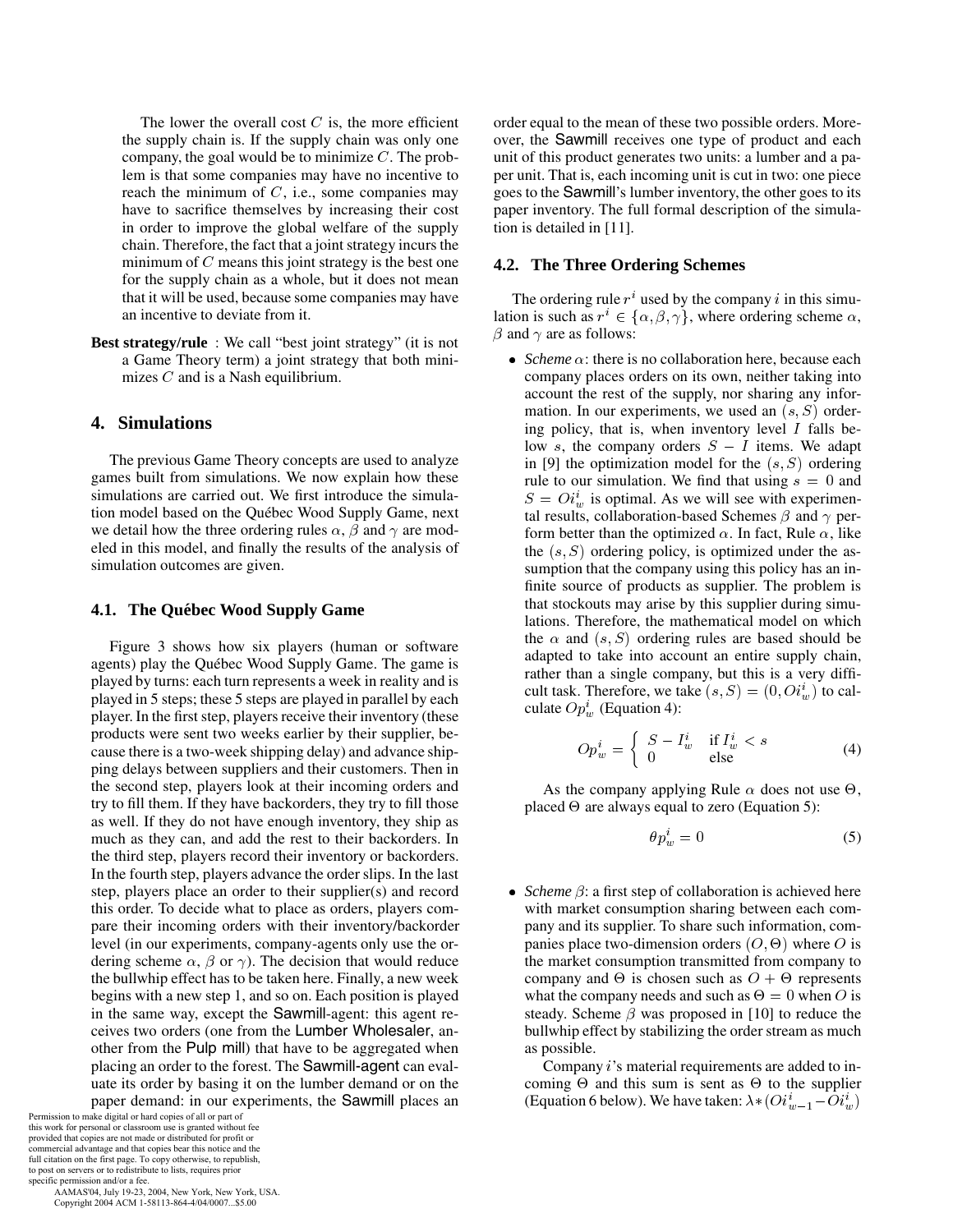as an estimation of material requirements. It corresponds to the inventory decrease caused by the variation of incoming order  $O(0i)$ , that is, caused by the market consumption variation. As in [10, 11], we set  $\lambda = 4$  in order to have steady inventory equal to initial inventory level when market consumption becomes constant.

$$
\theta p_w^i = \theta i_w^i - \lambda * (O_i^i_{w-1} - O_i^i_w) \tag{6}
$$

Incoming  $O$ , which is the market consumption when all clients use Scheme  $\beta$  or Scheme  $\gamma$ , is transmitted to the client (Equation 7 below):

$$
Op_w^i = Oi_w^i \tag{7}
$$

• *Scheme*  $\gamma$ : the highest level of collaboration is achieved here. We assume there is information centralization, that is, each firm in the supply chain is provided with complete information on the actual customer consumption. Again,  $(0, \Theta)$  orders are used, but now  $O$  and  $\Theta$  are managed differently, but still according to the two principles outlined in Subsection 2.2.

Scheme  $\gamma$  is very similar to Scheme  $\beta$  and was also proposed in [10]. A practical problem in the simulation is to adapt the three ordering schemes  $\alpha$ ,  $\beta$  and  $\gamma$ to make them work together. In particular, the only difference between  $\beta$  and  $\gamma$  is in the way to place O and : they are based on market consumption when information centralization is achieved by the retailer, else they are based on the wholesaler's incoming order  $O$ when the retailer does not multicast its incoming  $O$  but the wholesaler does, ---, else the company uses its own incoming order when none of its clients multicast their incoming orders. Equation 8 illustrates the case of the Pulp mill (note that  $\hat{O}i_w^2$  is the market consumption). In the same way,  $\Theta p_w^5$  is derived from Scheme  $\beta$ . For example, when we take again the case of the Pulp mill, the value of i in  $O_i^i$  and  $O_i^i_{w-1}$  in the previous Equation 6 has to be set either to 2, 4 or 5, depending on whether the paper retailer or the wholesaler broadcast or not their incoming orders  $O(O_i)$ . Here,  $\lambda = 2$  to have steady inventories equal to their initial levels.

$$
Op_w^5 = \begin{cases} O i_w^2 & \text{if the paper retailer multicast} \\ i \text{is incoming orders;} \\ O i_w^4 & \text{if the paper retailer does not multicast its incoming orders,} \\ \text{but the paper wholesaler does.} \\ O i_w^5 & \text{if no company multicast} \\ i \text{is incoming orders.} \end{cases} \tag{8}
$$

Once these three ordering schemes are made compatible, we run our model in a multi-agent simulation where each company is an agent that uses one of these three ordering rules. We run the simulation  $3^6 = 729$  times, with  $I_0^i = 0$  as in

Permission to make digital or hard copies of all or part of this work for personal or classroom use is granted without fee provided that copies are not made or distributed for profit or commercial advantage and that copies bear this notice and the full citation on the first page. To copy otherwise, to republish, to post on servers or to redistribute to lists, requires prior specific permission and/or a fee.

 AAMAS'04, July 19-23, 2004, New York, New York, USA. Copyright 2004 ACM 1-58113-864-4/04/0007...\$5.00

initial condition for every agent  $i$ . For each run, we use another combination of the three ordering rules among the six agents: all companies use Scheme  $\alpha$  in the first run, then all companies use Scheme  $\alpha$  except one company which uses Scheme  $\beta$  in the second run,  $\ldots$ , and finally, all companies use Scheme  $\gamma$  in the 729<sup>th</sup> simulation. For each run of this simulation, each company-agent inventory holding and backorder cost is evaluated. In this paper, we do not focus on the reduction of the bullwhip effect, which is measured as the standard-deviation  $\sigma$  of companies' orders and not as a cost, but on the *financial benefits of reducing the bullwhip effect* in a collaborative way. The outcomes (i.e., each company's cost) of the 729 simulations are then used to build a game in the normal form. We next analyze this game to find dominated ordering schemes, Nash equilibria and the minimum of  $C$ .

#### **4.3. Results**

The analyze of this huge game (6-dimension matrix filled with  $6 * 729$  individual costs) is carried out with Gambit 0.97.0.4 [8], a software distributed under the GNU General Public License. First,  $\alpha$  is dominated for **Paper** and Lumber Retailers. Next, Figures 4 and 5 show the results of this analysis. The format of data in Figure 4 is  $(T_-,T_-,T_-,T_-,T_-)\rightarrow\!\!\!\!\!\rightarrow U_-\pm U_-\pm U_-\pm U_-\mp U_-\equiv 0$  $C$ . For instance, the next-to-last Nash equilibrium, called  $JS^{eq4}$  is  $(\gamma, \beta, \gamma, \beta, \beta, \beta) \rightarrow 1,008 + 1,740 + 888 +$  $1,644 + 1,356 + 1,752 =$  \$8,388, in which, for example, the Pulp mill  $(i = 5)$  uses  $r^5 = \beta$ , which incurs for this company a cost  $C^5 = $1,356$ . With this notation, the two joint strategies in  $JS^{min}$  incur the mininimum of the supply chain cost  $C = $5,100$ , and every company *i* has the same individual cost  $C<sup>i</sup>$  in them. Furthermore, it is very interesting to note that these two joint strategies are also Nash equilibria, i.e.,  $JS^{min} = JS^{eq1}$ . We earlier called these two joint strategies the best ones, because they are they incur the lowest supply chain cost, while no company has an incentive to deviate from them. In addition to the two Nash equilibria  $JS<sup>eq1</sup>$ , there are four other equilibria  $JS<sup>eq2</sup>, JS<sup>eq3</sup>, JS<sup>eq4</sup>$  and  $JS<sup>eq5</sup>$ . The ordering rule  $\alpha$  does not appear in any of these equilibria, which shows that companies prefer collaboration. In the same way,  $\gamma$  is used by almost every company in  $JS^{min} = JS^{eq1}$  in which the supply chain cost  $C$  is minimal, while this supply chain cost C is higher when several companies use  $\beta$  instead of  $\gamma$  (cf.  $JS<sup>eq4</sup>$  and  $JS<sup>eq5</sup> = JS<sup>hom/5</sup>$ ). This makes us think that C should be minimised when all companies use  $\gamma$ . In fact, full collaboration should be better for the supply chain than basic collaboration. Surprisingly, this is not the case, because a homogeneous supply chain using  $\gamma$  incurs  $C = $6,552$ (cf.  $JS^{hom\gamma}$ ), while a heterogeneous supply chain using  $JS<sup>eq1</sup>$  or  $JS<sup>eq2</sup>$  incurs a lower C. Here, we call "heterogeneous" a supply chain in which every company has the same behaviour, i.e., every company uses the same ordering scheme. Finally, with a homogeneous supply chain us-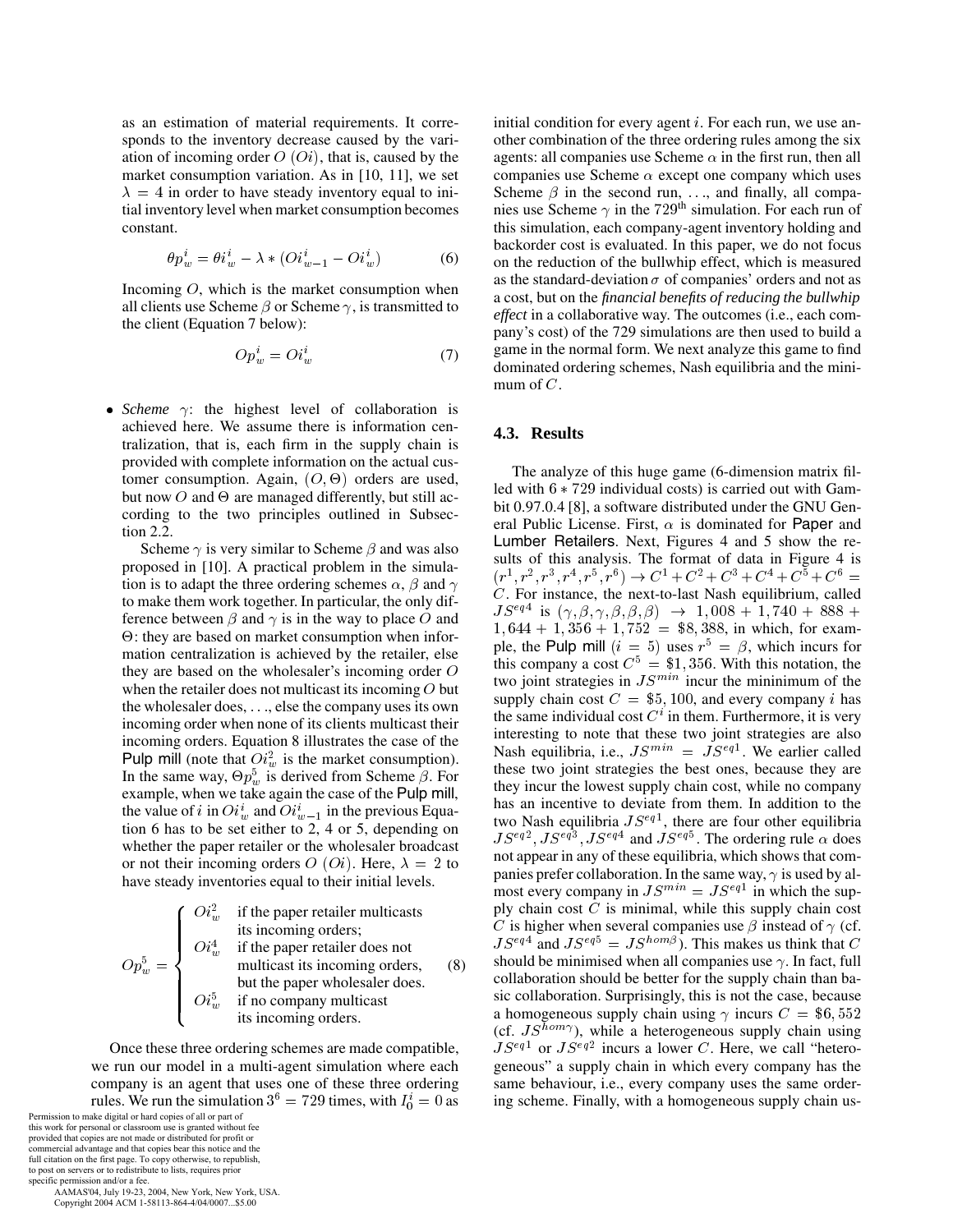|                             | $(\mathbf{r}^1, \mathbf{r}^2, \mathbf{r}^3, \mathbf{r}^4, \mathbf{r}^5, \mathbf{r}^6) \rightarrow \mathbf{C}^1 + \mathbf{C}^2$<br>$+C^3 + C^4 + C^5 + C^6 = C$                                                          |
|-----------------------------|-------------------------------------------------------------------------------------------------------------------------------------------------------------------------------------------------------------------------|
| Minimum of $C$              | $\overline{JS^{min}} = \{(\gamma, \gamma, \beta, \gamma, \gamma, \gamma), (\gamma, \gamma, \gamma, \gamma, \beta, \gamma)\}\$<br>$\rightarrow$ 696 + 1, 068 + 576 + 948 + 720<br>$+1,092 = 5,100\$                      |
| Nash equilibria             | $JS^{eq1} = \{(\gamma, \gamma, \beta, \gamma, \gamma, \gamma), (\gamma, \gamma, \gamma, \gamma, \beta, \gamma)\}\$<br>$\rightarrow$ 696 + 1, 068 + 576 + 948 + 720<br>$+1,092 = 5,100\$                                 |
|                             | $JS^{eq2} = (\gamma, \gamma, \gamma, \beta, \gamma, \gamma) \rightarrow 720 + 1,092$<br>$+600 + 972 + 660 + 2, 136 = 6, 180\$                                                                                           |
|                             | $J S^{eq3} = (\beta, \gamma, \beta, \beta, \gamma, \beta) \rightarrow 894 + 1,266$<br>$+774 + 1$ , 146 + 834 + 2, 400 = 7, 314\$<br>$JS^{eq4} = (\gamma, \beta, \gamma, \beta, \beta, \beta) \rightarrow 1,008 + 1,740$ |
|                             | $+888 + 1,644 + 1,356 + 1,752 = 8,388$<br>$\overline{JS^{eq5}} = (\beta, \beta, \beta, \beta, \beta, \beta) \rightarrow 1,098 + 1,830$                                                                                  |
|                             | $+978 + 1,734 + 1,446 + 1,848 = 8,934$<br>$JS^{hom\alpha} = (\alpha, \alpha, \alpha, \alpha, \alpha, \alpha) \rightarrow 9,682$                                                                                         |
| Homogeneous<br>supply chain | $+15, 204 + 54, 186 + 90, 998 + 254, 294$<br>$+724, 130 = 1, 148, 494\$                                                                                                                                                 |
|                             | $\overline{JS^{hom}}^{\beta} = (\beta, \beta, \beta, \beta, \beta, \beta) \rightarrow 1,098 + 1,830$<br>$+978 + 1,734 + 1,446 + 1,848 = 8,934$                                                                          |
|                             | $\overline{JS^{hom}}\gamma = (\gamma, \gamma, \gamma, \overline{\gamma}, \gamma, \gamma) \rightarrow 696 + 1,428$<br>$+576 + 1,332 + 1,128 + 1,392 = 6,552$ \$                                                          |

**Figure 4. Experimental results (raw data).**



**Figure 5. Experimental results (histograms).**

ing  $JS^{hom\alpha}$ , i.e., when every company uses  $\alpha$ , all individual costs  $C<sup>i</sup>$  and the supply chain cost C are much higher than with  $\beta$  and  $\gamma$ . This shows that optimizing for single companies can be outperformed by considering the whole supply chain in order to propose to companies some ways of collaboration, i.e., information sharing in our case. This very high cost C is the reason why  $JS^{hom\alpha}$  is not mentionned in Figure 5

# **5. Discussion**

First, we only consider in this paper pure strategies, that is, companies use the same ordering rule in each of the fifty weeks of a simulation. The concept of mixed strategies also exists in Game Theory, in which there is the addition of probability on the usage of the rules (e.g. the paper retailer uses  $\alpha$  75% of the time and  $\beta$  the remaining time). In fact, mixed strategies cannot be used in our simulations, because of the two following remarks:

1. Conversely to traditional Game Theory, we cannot determine the expected outcome of a simulation with mixed strategies based on two simulations with pure strategies. The main reason is that there is a transition period in the supply chain when a company switches

Permission to make digital or hard copies of all or part of this work for personal or classroom use is granted without fee provided that copies are not made or distributed for profit or commercial advantage and that copies bear this notice and the full citation on the first page. To copy otherwise, to republish, to post on servers or to redistribute to lists, requires prior specific permission and/or a fee.

 AAMAS'04, July 19-23, 2004, New York, New York, USA. Copyright 2004 ACM 1-58113-864-4/04/0007...\$5.00

from one ordering rule to another. For example, when the paper retailer switches from  $\alpha$  to  $\beta$ , products previously ordered with  $\alpha$  will still arrive after four weeks, which has an impact on the paper retailer's inventory level and behavior. This problem of "state transition" does not exist in traditional Game Theory. If we want to approximate the expected outcome for some specific mixed strategy, we have to simulate this mixed strategy over a very large number of weeks.

2. We do not know of any algorithms that determine Nash equilibria in mixed strategies in a reasonable time for games as large as ours. The determination of Nash equilibria in pure strategies requires the comparison of individual outcomes, while mixed strategies requires the resolution of linear equations, a more complex task.

 $\mathcal{L}$  lize. This possible stabilization would depend (i) on the iniof the Nash equilibria that we found, or will never stabinamic one, the supply chain would either stabilize on one during a run, i.e., if we changed the simulation for a dy $t^{355^{nom}}$  tial state of the supply chain (initial inventory levels, or-Here, we are concerned with the interpretation of the analysis of the simulation outcomes. These results are not obtained with a dynamic simulation, that is, a simulation in which companies are allowed to change their behavior. On the contrary, each company keeps the same ordering rule during the fifty weeks of the run of the simulation. On the one hand, if companies were able to change of ordering rule ders and shippings) and (ii) on the decision process used by companies to change their ordering scheme. On the other hand, we can propose another interpretation of our simulations in which companies negotiate before playing. This assumption does not totally conform with Game Theory, because players only have one choice to make, but it corresponds with our model and with real life. Here, equilibria correspond to the outcome of the negotiation made before the first week of simulation. In other words, before producing any products, the six companies must first agree on which joint strategy they want to reach. In this negotiation,  $JS<sup>eq1</sup> = JS<sup>min</sup>$  can hold, because the negotiation can only conclude on a Nash equilibrium. Companies should try to reach this equilibrium instead of another one. After the negotiation has ended, i.e., after a Nash equilibrium has been chosen, companies have to sign contracts allowing them to use the rules  $\beta$  and  $\gamma$ , because information shared in rules  $\beta$ and  $\gamma$  have to be kept secret, and both information sharing and centralization requires the installation of some supporting technologies, in particular, based on the Internet. By definition, no other contract forcing companies not to deviate from the chosen equilibrium is required.

> Finally, we insist on the interpretation of outcomes in our experiments, and in particular our Nash equilibria. Such outcomes represent costs for fifty week simulations. In other words, when companies consider them, they only base their decision on long term costs. This means that Nash equilibria are stable states for the supply chain if all companies use